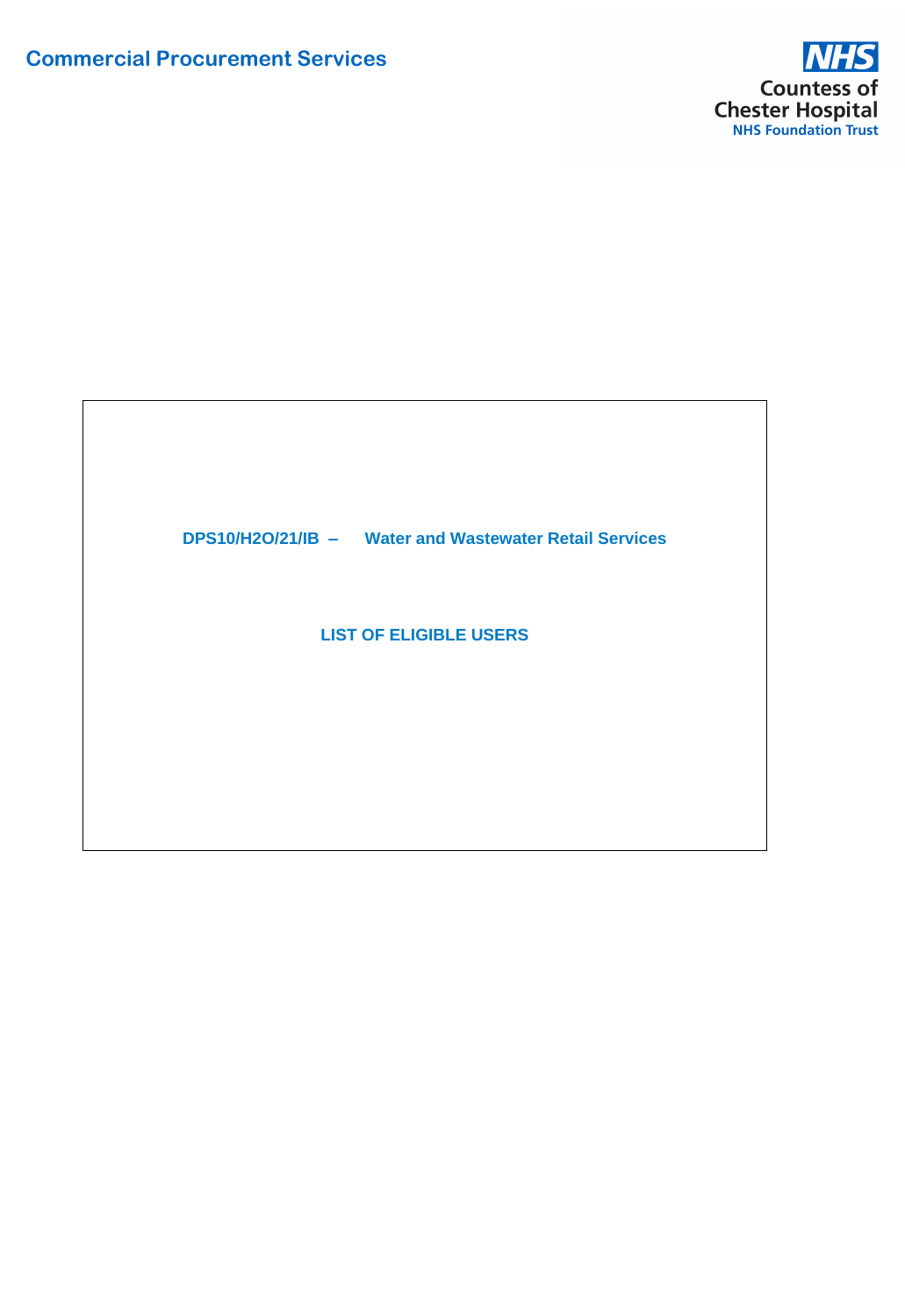## **Dynamic Purchasing System for Water and Wastewater Retail Services**

### **DPS Ref: DPS10/H2O/21/IB**

### **Find a Tender Service Contract Notice ref: 2021/S 000-011279**

### **Eligible Users of the Dynamic Purchasing System**

The Countess of Chester Hospital NHS Foundation Trust wishes to establish a dynamic purchasing system for use by all Public Sector bodies in England, Wales and Scotland (and any future successors to these organisations). To provide bidders with information on potential users of the dynamic purchasing system the following organisations are considered the eligible Participating Authorities:

- 1. Any of the following Customers in England, Wales and Scotland, and any of their successors:
	- a) Ministerial government departments;
	- b) Non ministerial government departments;
	- c) Executive agencies of government;
	- d) Non-Departmental Public Bodies (NDPBs), including advisory NDPBs, executive NDPBs, and tribunal NDPBs;
	- e) Assembly Sponsored Public Bodies (ASPBs);
	- f) Police forces;
	- g) Fire and rescue services;
	- h) Ambulance services;
	- i) Maritime and coastguard agency services;
	- j) NHS bodies;
	- k) Educational bodies or establishments including state schools (nursery schools, primary schools, middle or high schools, secondary schools, special schools), academies, colleges, Pupil Referral Unit (PRU), further education colleges and universities;
	- l) Hospices;
	- m) National Parks;
	- n) Housing associations, including registered social landlords;
	- o) Third sector and charities;
	- p) Citizens advice bodies;
	- q) Councils, including county councils, district councils, county borough councils, community councils, London borough councils, unitary councils, metropolitan councils, parish councils;
	- r) Public corporations;
	- s) Public financial bodies or institutions;
	- t) Public pension funds;
	- u) Central banks; and
	- v) Civil service bodies, including public sector buying organisations.
- 2. Those bodies in England, Wales and Scotland listed and maintained by the Government on their website at<https://www.gov.uk/government/organisations>or any replacement or updated web-link.
- 3. Those bodies in England, Wales and Scotland listed and maintained by the Office of National Statistics (ONS) at: [https://www.ons.gov.uk/economy/nationalaccounts/uksectoraccounts/datasets/publicsectorclas](https://www.ons.gov.uk/economy/nationalaccounts/uksectoraccounts/datasets/publicsectorclassificationguide) [sificationguide](https://www.ons.gov.uk/economy/nationalaccounts/uksectoraccounts/datasets/publicsectorclassificationguide) or any replacement or updated web-link.
- 4. Those bodies in England, Wales and Scotland which are within the scope of the definition of "Contracting Authority" in regulation 2(1) of the Public Contracts Regulations 2015, regulation 2(1) of the Public Contracts (Scotland) Regulations 2015 (PCR) and/or Schedule 1 PCR.